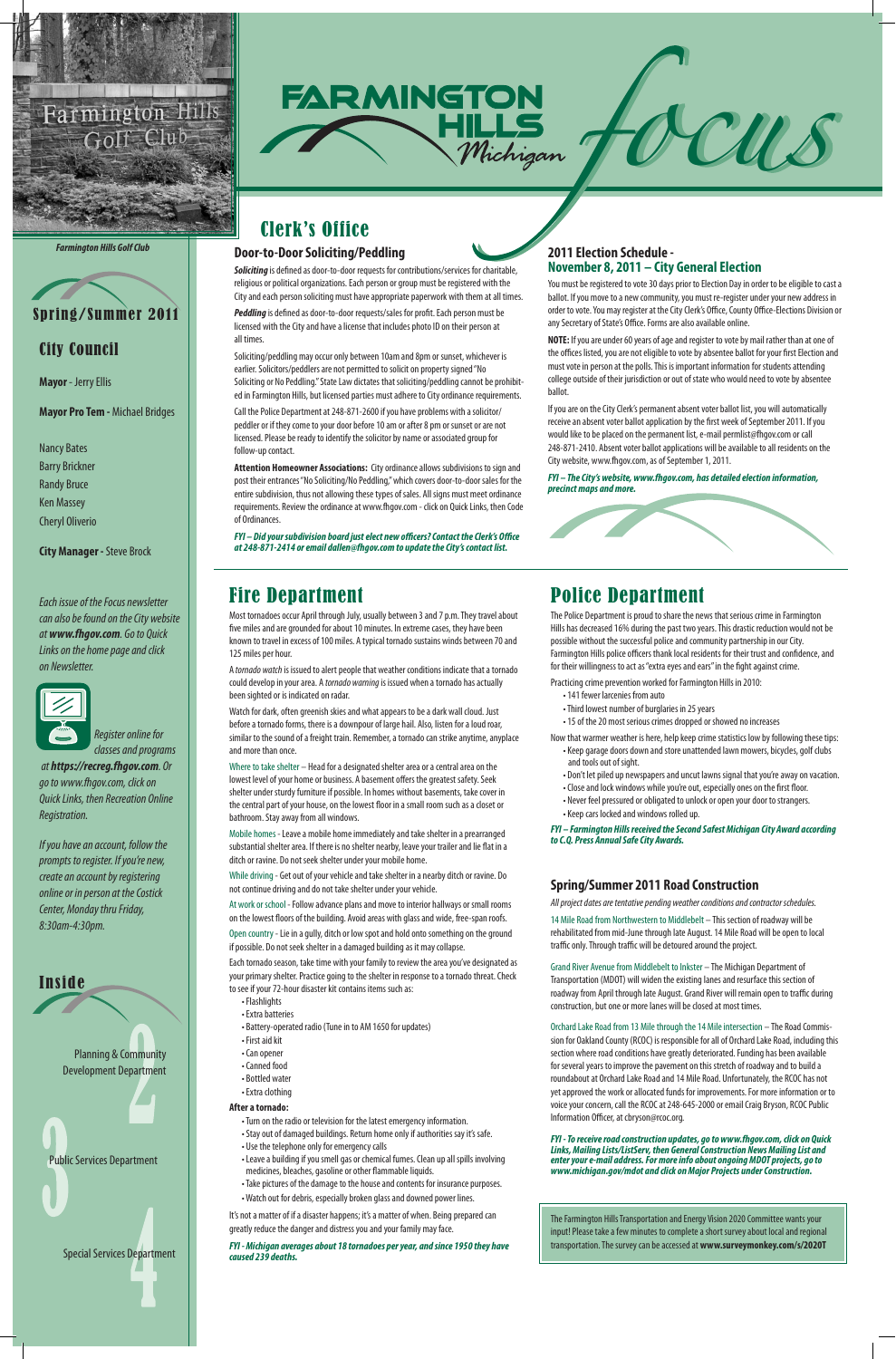#### Beautification Commission Awards

The City of Farmington Hills Beautification Commission presents annual awards to businesses, offices and subdivision or condominium entrances with attractive and well-maintained landscapes. Judges visit nominated sites to look for landscape variety, imaginative use of color and overall property maintenance. Nomination forms are available after May 6 at www.fhgov.com or call the Community Development Office at 248-871-2543 to have a form mailed. Awards will be presented at the 2011 Beautification Commission Awards Ceremony in late fall.

*FYI – Judging takes place July-August, so prepare your landscapes for a good showing!* 

#### Zoning Division **Help Keep our City a Great Place to Live!**

- Property owners are responsible for cutting grass, weeds, and noxious growth as often as necessary before it reaches eight inches in height.
- Outdoor storage of improperly licensed vehicles is prohibited.
- Pet owners must keep all outdoor areas free of animal waste.
- Trash containers are required to be watertight with handles and tight fitting lids. Trash must be put at the curb no earlier than 6pm on the day before pickup. Empty trash containers must be removed from the curb within 12 hours after pickup.
- Trash and rubbish must be removed from the premises to prevent health and safety hazards.
- Shrubbery, trees or other vegetation cannot block a driver's view at intersections.
- Compost piles are regulated by size, location and composition. No readily apparent odors may emanate to adjacent properties.
- No garage sale signs may be placed on poles or be located on public property.

*FYI – Help the City by keeping an eye on vacant properties. Call the Zoning Division at 248-871-2520 if there are concerns about property maintenance, grass cutting or trespassing.* 

## Planning and Community Development Department

#### **Housing Discrimination Notice**

Housing discrimination is prohibited by law. If you have a housing discrimination complaint, contact the Michigan Department of Civil Rights at 313-456-3700.



### Building Division **Hiring a Contractor? Read These Tips First!**

- Licensed contractors and salesmen are required to carry a "pocket card" issued by the State of Michigan -- ask to see it.
- Licensed contractors are required to establish a physical place of business and prominently display their licenses.
- Don't pay the entire contract price in advance. Withhold the final payment until all work has been completed and you receive a final approval from the City's Building Division.
- Beware of prices that are good "today only."
- If the contract price includes the cost of a permit, ask for a copy and make sure it's posted on site.
- If you hire an individual on a per hour basis, that person is your employee and is not required to be licensed; however, you assume responsibility for the work performed and may be liable for injuries or property damage.
- Contact the Building Division at 248-871-2450 to confirm that all inspections have been approved.

**Mother's Day Tea and Fashion Show - May 6, 12–1:30pm** Celebrate grandmothers, mothers and daughters with a lovely tea and luncheon. Enjoy beauty tips, prizes, and gifts. Fee \$15 by May 2, \$18 after. Newcomer Welcome Tour - May 19, 10:30-11:30am Adults 50 & better, from Farmington Hills and Farmington, are welcomed for a tour of the facility to learn about services, trips, classes, and activities. Includes a

*FYI - You are welcome to bring your proposal from the contractor to the Building Division (located in City Hall) for review and comment.*

Pies on the Grand - Baking July 13 - 15, 1:30-4:30pm. Selling July 15 - 17, times vary until pies sell out! Pies and blueberry oatmeal cookies will be baked at the Costick Center and available for sale during the Farmington Area Founders Festival. Proceeds support Senior Division Transportation. To pre-order, call 248-473-1830.



*The Beautification Commission presented the 2010 Beautification Commissioners' Award to the North Farmington Garden Club for the O.E. Dunckel Middle School Circle Garden.*

Fourth Annual FREE Wellness Expo - September 20, 10am-1pm Exhibits on exercise, holistic healing, financial planning, and healthy cooking. Screenings, chair massage and more. Give-a-ways, hourly door prizes and a 50/50 raffle.

Ballroom Dance - Dancing in the Park, August 13 Outdoor picnic & dance party at the Heritage Park Amphitheatre. Join Fernando Carducio for complimentary Swing lesson 5-6pm, picnic and dance, 7pm-dusk. Advanced tickets available at Costick Center, \$10 by August 6, \$12 same day at Heritage Park. Call 248-473-1821. Lessons available to adults 18+ from beginner to advanced at Costick Center. Featuring a variety of dances.

#### **City Offers Zero Interest Home Repair Loans to Qualified Homeowners**

The City is now offering help to qualified homeowners who need to repair or improve their houses. Loans may be used for any eligible repair that brings the home up to code such as roofs, windows, furnaces, hot water tanks or insulation.

Funding for this program is provided by the U.S. Housing and Urban Development Office through the Community Development Block Grant. To qualify for the loan, applicants must have owned and occupied a home in Farmington Hills for at least one year. The family must also meet income guidelines set by the Federal government. A family of four, for example, must have a gross income of less than \$56,800.

*FYI - Income guidelines, applications and program details are available on the City website at www.fhgov.com. Go to Quick Links and click on Housing Rehabilitation Program or call the Community Development Office at 248-871-2543.*

#### **New Garden Pest in Michigan**

Ever heard of a "Brown Marmorated Stink Bug"? Well, this pest has quickly spread from the eastern U.S. into Michigan. It causes damage to crops by puncturing fruit, bark or leaves and sucking out the nutrients. It feeds on a variety of plants, and especially likes tomatoes and peppers!



The adult Brown Marmorated Stink Bug is about 17 millimeters long and has a shield shape. It either flies or hitchhikes to new areas on vehicles or firewood. It doesn't harm people, pets or

building materials, but can become a nuisance when it moves indoors in the fall.

The best way to tell it to "bug off" is to caulk or block entrances into your home. If bugs do get in, they can be removed by hand or vacuumed (discard the bag afterwards.) Don't use pesticides, they won't prevent invasions and could harm people or pets.

*FYI - Think you have Brown Marmorated Stink Bugs? Contact the Oakland County M.S.U. Extension Office at 248-858-0880 or go to the Michigan State Agriculture Department web site at www.Michigan.gov/mda or to www.northeastipm.org for more information.* 

*Brown Marmorated Stink Bug*

### Senior Division

**The Center for Active Adults offers programs, classes and special events at the Costick Center.** 

welcome packet with a coupon for a complimentary lunch, fitness, line dance or speaker series class.

**Shredding for Safety – June 14, 10am–12pm** Bring up to four paper grocery bags of sensitive documents to the Costick Center parking lot.

*FYI – For more info, call 248-473-1830 or go to www.fhgov.com, then click on Departments/Adults 50 & Better to view "The Messenger" monthly newsletter.* 

**Come to the Farmington Hills "Green" Open House at the City Hall Campus | Saturday, June 18 | 11am to 3pm**

**Have some eco-friendly family fun with a focus on environmental awareness and sustainability. Enjoy vendor booths, tours of City Hall, food, crafts, and more!** 

The Focus is printed on recycled paper with a 30% post-consumer waste content. Please recycle this newsletter when you are done with it.

### Treasurer's Office Reminders

**• Tax bills are mailed to the address of record and not forwarded by the post office. • By law, failure to receive a property tax bill does not waive the bill or any charges for late payment.**

**Summer property tax bills are mailed around July 1 and may be paid without penalty through August 31. • Changes of mailing address should be filed with the Assessor's Office. • Every property should receive a bill, even if the bill is to be paid via an escrow account.**

 *FYI – If you have questions about your taxes, call 248-871-2480.*

ave the Date!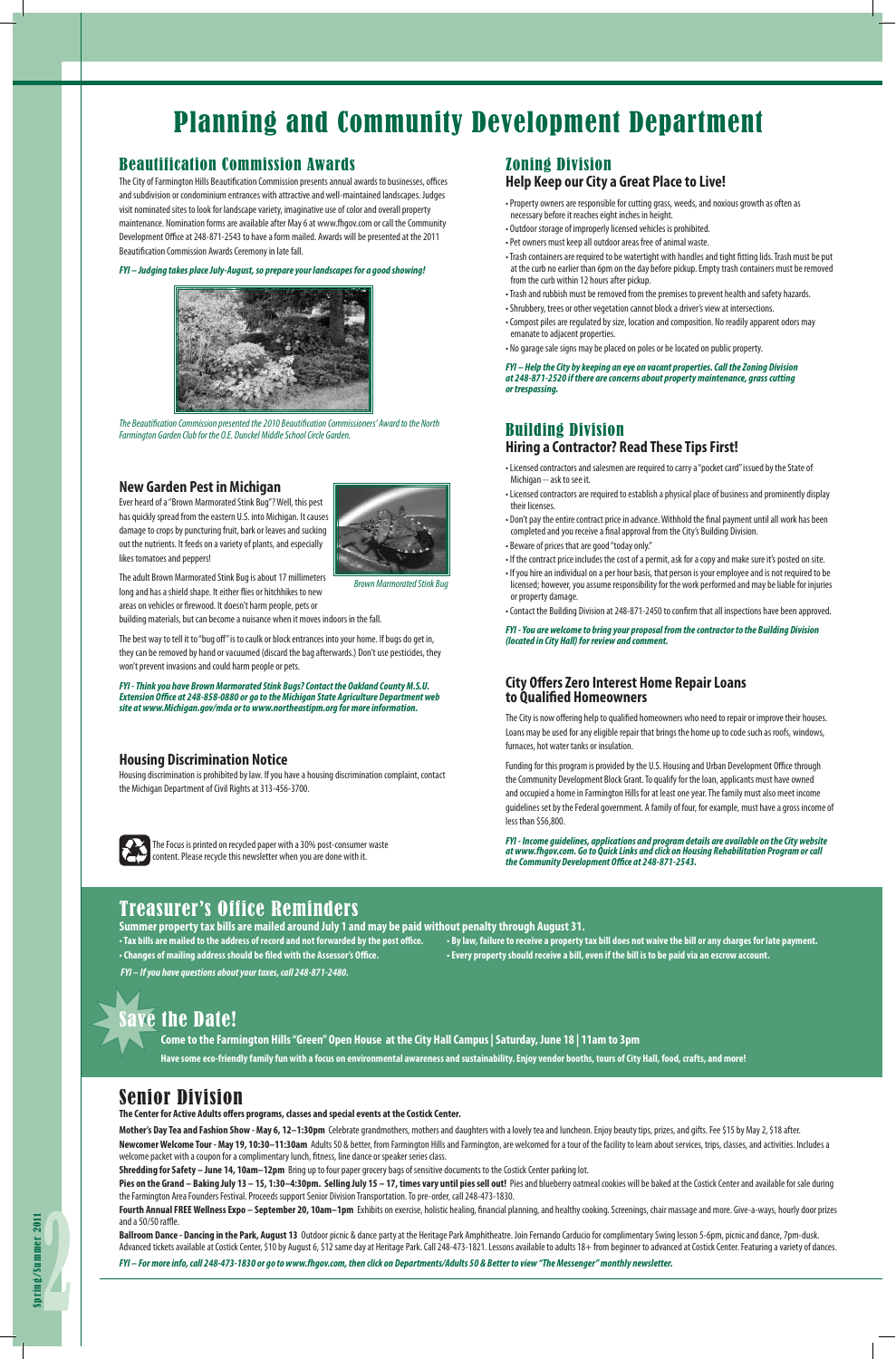

# Public Services Department

#### **Holiday Delays for Garbage, Recycling & Yard Waste Pickup**

**Memorial Day – Monday, May 30, 2011 | Independence Day – Monday, July 4, 2011 | Labor Day – Monday, September 5, 2011 All pickups delayed by one day during each holiday week with Friday's collection on Saturday.**

*FYI - To ensure pickup, have your garbage at the curbside by 7am and limit containers to a 32 gallon, 60 pound capacity.* 

#### **Open Burning of Yard Waste Not Allowed**

The Fire Department reminds residents that they cannot dispose of yard waste by burning it in outdoor fire pits. This is considered "open burning" and is not permitted by City ordinance. Embers can fly through the air and land on houses, cars or dry brush, plus the smoke can create a nuisance for neighbors. Violators of the City's "open burning" ordinance may be ticketed or sent a "cost recovery" for a fire truck and firefighters showing up to extinguish a fire.

*FYI - When it comes to yard waste, "Bag it, Don't Burn it!"*

### **Farmington Hills Household Hazardous Waste Drop-Off Day NEW LOCATION**

**Saturday, May 7, 9am to 2pm** 

**Oakland Community College -** *Orchard Ridge Campus, 26055 Orchard Lake Road*

Corrosive, toxic, flammable or reactive products in your home are considered Household Hazardous Waste (HHW). Containers must be labeled, not hold more than five gallons or weigh more than 50 pounds, and be in a sturdy box on the floor or in the trunk.

A variety of common household items will be accepted including oil-based paints, batteries, automotive fluids, expired medications, CFL bulbs, propane and more. Also accepted at Hazmat Day are televisions and all computers and peripheral devices. Residents may also bring up to 100 pounds of sensitive documents for shredding on site.

For a complete list of items accepted at the Drop-Off, call RRRASOC at 248-208-2270 or go to www.rrrasoc.org.

A drivers' license or other proof of residency is required to participate. Residents of Farmington Hills, Farmington, Novi, Southfield, South Lyon, Lyon Township, Walled Lake and Wixom may participate in Farmington Hills on May 7 or attend these additional HazMat events:

**Novi -** Saturday, October 8 • 9am - 2pm Novi Civic Center, 45175 W. 10 Mile Road

**Southfield -** Saturday, October 15 • 9am - 2pm Behind RRRASOC Recycling Center, 20000 W. Eight Mile Road, one block east of Evergreen

*FYI - Latex paint is NOT accepted at Hazmat Day. Add kitty litter or sand to dry out the paint left in the can, then put it at the curbside with the lid off for pickup with regular garbage.* 

#### **Voluntary Water Use Restrictions**

The City is asking all property owners with automated sprinkler systems to follow Voluntary Water Use Restrictions in an effort to control future water rate increases. Compliance with the new Voluntary Water Use Restrictions will result in less water usage during peak times and help hold down costs by increasing the efficiency of the water system.

Under the voluntary demand management system, water users are asked to:

- Water residential and commercial lawns/landscaping and subdivision common areas between the hours of midnight and 6am. Experts recommend that lawns be watered closer to the morning hours so the lawn will have moisture during the heat of the day. Restrictions are for automatic sprinkler systems, not hoses or sprinklers connected to hoses. Please adjust automatic sprinkler timers so that irrigation is completed by 6am.
- Water lawns and landscaping for properties with even-numbered addresses on Monday, Wednesday, Friday and Sunday.
- Water lawns and landscaping for properties with odd-numbered addresses on Tuesday, Thursday, Saturday and Sunday.

The City will be complying with these regulations and watering public areas in accordance with these restrictions. The Farmington Hills Golf Course and Founders Sports Park, however, are exempt from following these guidelines because they irrigate using water from drainage ponds that are not part of the City's water system.

Farmington Hills is a customer of the Detroit Water and Sewerage Department (DWSD). DWSD determines rates to suburban communities based on various significant factors that include maximum day demand and peak hour demand. By shifting usage to non-peak hours and reducing spikes in the daily demand, water cost increases can be reduced. The City is also analyzing the use of storage tanks to assist in moderating rate increases.

*FYI - Following these guidelines will help to regulate water usage and control water rates. If you have any questions, call the Department of Public Services at 248-871-2530.*

#### **Special Assessment Districts (SADs) for Street Improvement**

When spring arrives, winter's toll on City streets is evident in the form of potholes, cracks and general wear and tear on the pavement. Even with regular maintenance, it becomes obvious that all streets have a life span and may be in need of reconstruction.

In order to keep property taxes as low as possible, the City does not collect a millage for the reconstruction of local streets. Instead, a resident-initiated Special Assessment District (SAD) process is used to equitably spread the majority of reconstruction costs among property owners who abut the street and will benefit from the project.

The City participates in the program by paying up to 20% of reconstruction costs. City engineers prepare a detailed packet with information about cost estimates, district boundaries, procedures and how costs will be apportioned among property owners. After this, an informational meeting is held for all property owners in the improvement area.

Following the meeting, there is a 60-day period in which interested residents can collect petitions in support of the project. To go forward, a majority of property owners within the improvement area must sign petitions in favor of the project. If more than 50% of residents sign petitions, then public hearings will be held and the project will be designed and put out for public bid. The project would then start during the next available construction season.

If your subdivision is interested in initiating the pavement reconstruction process, please contact the Engineering Division at 248-871-2560.

*FYI - The Department of Public Services (DPS) is responsible for maintaining the City's street system which consists of 58 miles of major streets and 245 miles of neighborhood streets.*

#### **Yard Waste Pickup**

To dispose of leaves, grass, shrub clippings, twigs, and plant materials, follow these options:

- Place yard waste in a trash can with a "Yard Waste" sticker, available free from City Hall or DPW. The City of Farmington Hills limits trash can size to 32 gallons. Oversized containers put out at the curbside will not be emptied.
- Put yard waste in brown paper yard waste bags.
- Use a mulching mower and recycle grass clippings into the lawn. Use grass and leaves as a natural mulch to fertilize plants or create your own backyard compost pile.
- Small limbs (6" in diameter or less) and brush should be tied in bundles that don't exceed 4ft in length and don't weigh more than 60lbs per bundle. Any brush or twigs placed in cans or bags should not stick out above the top of the container. Also, large quantities of dirt or sod are not accepted for pickup.

*FYI - For guidelines on home composting, call the DPW at 248-871-2850.*

#### **Fertilizer Education**

Michigan now joins Illinois, Minnesota, New York and Wisconsin in restricting the use of phosphate-based turf lawn fertilizers. High phosphorus levels contribute to excess aquatic plant growth and dangerous algae blooms in aquatic ecosystems. Consider these tips to maintain a more sustainable lawn:

- Mulch nitrogen-rich grass clippings when mowing to reduce fertilizer use.
- Rake in compost and increase the organic matter of the soil to greater than 5%.
- Select pesticide-free, earth-friendly fertilizers with no phosporus, and 50% or more of the nitrogen in slow-release form. Look for the "Earth Friendly Fertilizer" label at participating retailers.
- Sweep up fertilizer on sidewalks and driveways. Put it back into the lawn to keep it from washing into storm drains.
- Request the Healthy Lawn Care Option if you use a lawn care company. For a list of companies endorsed through the Michigan Green Industry Association, visit www.landscape.org or call 248-646-4992.

*FYI – If you live on a lake or river, leave a "no fertilizer" 25 foot buffer zone planted with native grasses, shrubs or tall wildflowers to help trap pollutants and keep out pesky Canadian geese.*

#### **West Nile Virus – Follow the Three R's!**

*REDUCE* **areas where mosquitoes breed. Eliminate standing water on your property. This includes water in gutters, toys, buckets, tires, unused pools, birdbaths and other containers.** *REPEL* **against mosquitoes. Use insect repellants. Follow manufacturers' guidelines and don't use on children younger than two. Wear protective clothing such as long sleeves and pants.** *REPORT* **the location of any dead bird. Call the Oakland County Health Division at 877-377-3641. For more info, go to www.oakgov.com/health or www.michigan.gov/westnilevirus.** 

*FYI - Creeks and retention areas that are healthy and running are not considered a prime area for mosquito breeding.*